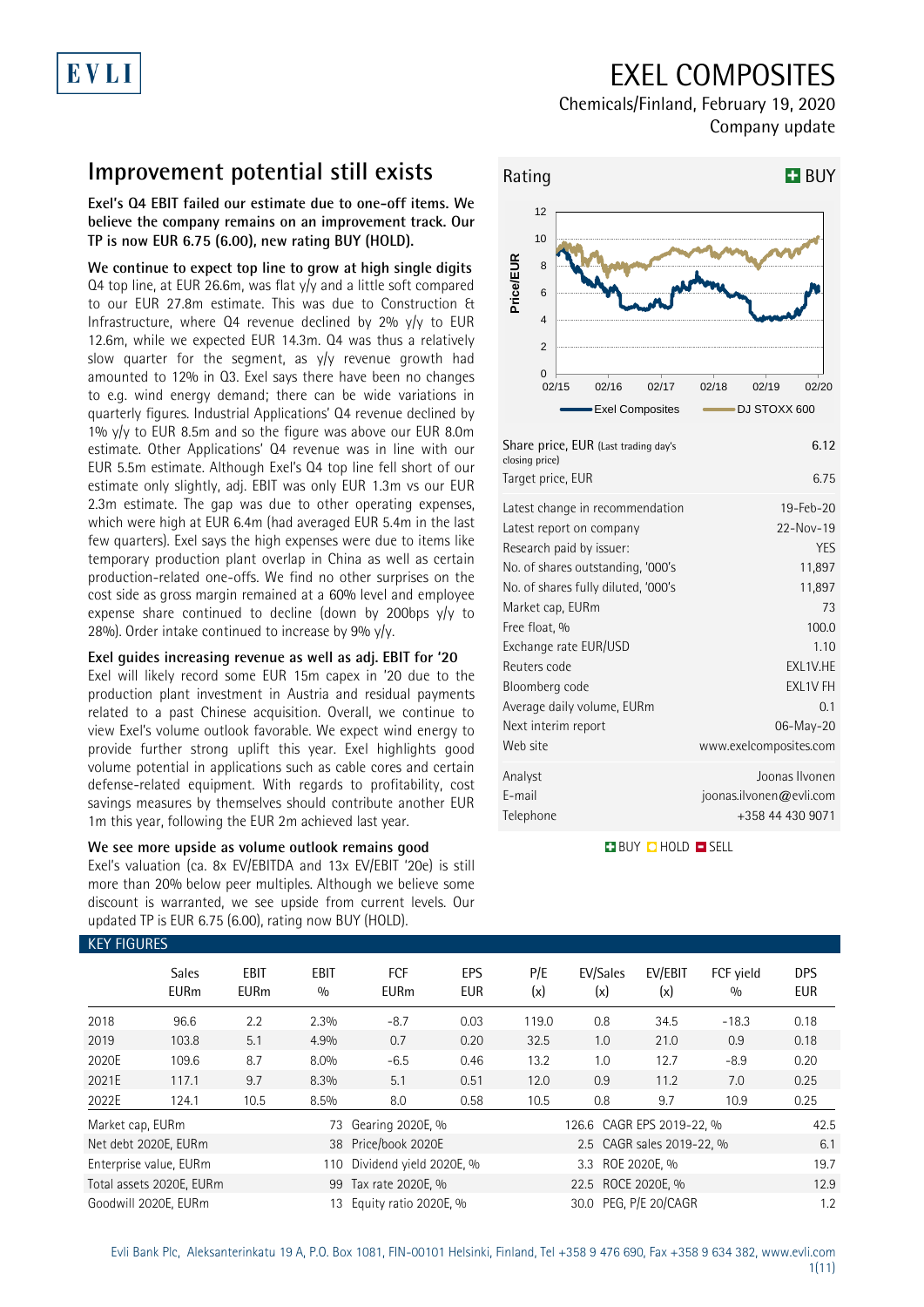EXEL COMPOSITES

Chemicals/Finland, February 19, 2020 Company update

## **Estimates and peer group multiples**

| <b>Exel Composites</b>         | 2017   | 2018    | Q1/19  | Q2/19 | Q3/19  | Q4/19   | 2019  |       |        |        | Q1/'20E Q2/'20E Q3/'20E Q4/'20E | 2020E  | 2021E  |
|--------------------------------|--------|---------|--------|-------|--------|---------|-------|-------|--------|--------|---------------------------------|--------|--------|
| <b>Industrial Applications</b> | 48.2   | 39.9    | 9.3    | 9.5   | 7.9    | 8.5     | 35.3  | 9.3   | 9.7    | 8.1    | 8.9                             | 36.1   | 37.9   |
| Construction & Infrastructure  | 21.3   | 36.9    | 11.3   | 10.9  | 10.9   | 12.6    | 45.7  | 11.9  | 12.0   | 12.0   | 13.8                            | 49.8   | 54.8   |
| <b>Other Applications</b>      | 16.7   | 19.9    | 6.5    | 6.0   | 4.8    | 5.5     | 22.8  | 6.8   | 6.3    | 5.0    | 5.7                             | 23.7   | 24.4   |
| Revenue                        | 86.3   | 96.6    | 27.1   | 26.5  | 23.6   | 26.6    | 103.8 | 27.9  | 28.0   | 25.2   | 28.5                            | 109.6  | 117.1  |
| change, %                      | 18 %   | 12%     | 26 %   | 5 %   | 2%     | 0%      | 7%    | 3%    | 6 %    | 7%     | 7%                              | 6 %    | 7%     |
| Gross profit                   | 52.1   | 578     | 16.1   | 16.7  | 136    | 15.9    | 624   | 16.8  | 16.8   | 15.1   | 17.1                            | 65.7   | 69.7   |
| -margin, %                     | 60.4 % | 59.9 %  | 59.4 % | 63.2% | 57.6 % | 59.9%   | 60.1% | 60.0% | 60.0%  | 60.0 % | 60.0%                           | 60.0 % | 59.5 % |
| EBITDA                         | 9.3    | 7.8     | 1.8    | 3.5   | 2.8    | 2.6     | 10.7  | 3.6   | 3.6    | 3.4    | 3.8                             | 14.3   | 15.7   |
| -margin, %                     | 10.8%  | 8.0 %   | 6.5 %  | 13.3% | 11.8%  | $9.8\%$ | 10.3% | 12.8% | 12.8 % | 13.5%  | 13.3%                           | 13.1%  | 13.4%  |
| <b>Adjusted EBIT</b>           | 6.3    | 5.0     | 2.0    | 2.2   | 1.7    | 1.3     | 7.2   | 2.2   | 2.2    | 2.0    | 2.4                             | 8.7    | 9.7    |
| EBIT                           | 6.1    | 2.2     | 0.4    | 2.1   | 1.5    | 1.1     | 5.1   |       |        |        |                                 |        |        |
| -margin, %                     | 7.3%   | 5.2%    | 7.2%   | 8.5 % | 7.0%   | 4.9%    | 6.9%  | 7.8%  | 7.8%   | 7.9%   | 8.3 %                           | 8.0 %  | 8.3 %  |
| -margin (reported), %          | 7.0%   | $2.3\%$ | 1.5%   | 8.1 % | 6.2%   | 4.1%    | 4.9%  |       |        |        |                                 |        |        |

Source: Evli Research

EVLI

|                                            | <b>MCAP</b> | EV/EBITDA |        |        |        | EV/EBIT |          |          | $EB$ IT-% |         |  |
|--------------------------------------------|-------------|-----------|--------|--------|--------|---------|----------|----------|-----------|---------|--|
| <b>EXEL COMPOSITES PEER GROUP</b>          | <b>MEUR</b> | 19        | 20     | 21     | 19     | 20      | 21       | 19       | 20        | 21      |  |
| Gurit Holding                              | 697         | 10.7x     | 10.5x  | 10.8x  | 14.3x  | 13.4x   | 14.0x    | $9.4\%$  | 10.0 %    | $9.9\%$ |  |
| <b>Hexagon Composites</b>                  | 648         | 26.2x     | 17.6x  | 13.6x  | 134.1x | 31.4x   | 21.0x    | $1.7\%$  | 5.9 %     | $7.4\%$ |  |
| Hexcel                                     | 5689        | 12.8x     | 12.6x  | 11.7x  | 17.1x  | 16.9x   | 15.4x    | 18.1 %   | 18.2 %    | 18.8 %  |  |
| PolyOne                                    | 2206        | 10.0x     | 8.3x   | 7.5x   | 12.7x  | 11.1x   | 9.5x     | $9.0\%$  | 8.3 %     | 8.8 %   |  |
| <b>SGL Carbon</b>                          | 499         | 9.9x      | 6.8x   | 6.4x   | 18.2x  | 20.3x   | 15.5x    | $4.3\%$  | 3.6%      | $4.5\%$ |  |
| <b>TPI Composites</b>                      | 793         | 10.2x     | 9.4x   | 6.8x   | 32.4x  | 21.3x   | 12.0x    | $1.8\%$  | $3.1\%$   | $5.0\%$ |  |
| Peer Group Average                         | 1755        | 13.3x     | 10.9x  | 9.5x   | 38.1x  | 19.1x   | 14.6x    | $7.4\%$  | $8.2\%$   | $9.1\%$ |  |
| Peer Group Median                          | 745         | 10.4x     | 10.0x  | 9.2x   | 17.7x  | 18.6x   | 14.7x    | 6.7%     | $7.1\%$   | $8.1\%$ |  |
| <b>Exel Composites (Evli est.)</b>         | 73          | 10.0x     | 7.7x   | 6.8x   | 21.0x  | 12.7x   | 11.2x    | 4.9 %    | 8.0%      | 8.3 %   |  |
| Exel Composites prem./disc. to peer median |             | $-4%$     | $-23%$ | $-25%$ | 19%    | $-32%$  | $-24.9h$ | $-26.96$ | 12%       | 2%      |  |

Source FactSet, Evli Research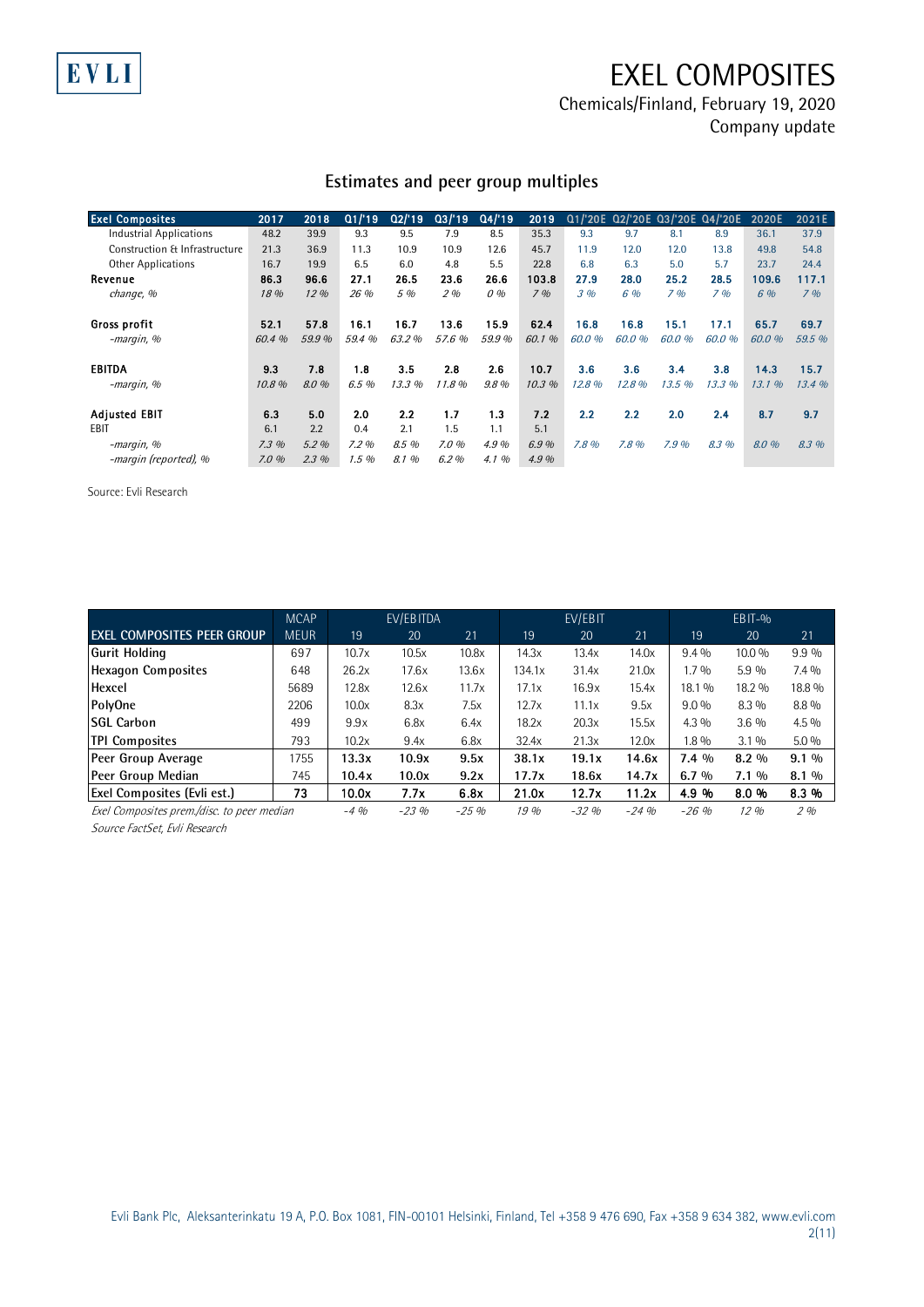| VALUATION RESULTS        | <b>BASE CASE DETAILS</b>   | VALUATION ASSUMPTIONS  | ASSUMPTIONS FOR WACC           |      |
|--------------------------|----------------------------|------------------------|--------------------------------|------|
| Current share price      | 6.12 PV of Free Cash Flow  | 55 Long-term growth, % | 1.5 Risk-free interest rate, % | 2.25 |
| DCF share value          | 7.90 PV of Horizon value   | 68 WACC, %             | 8.5 Market risk premium, %     | 5.8  |
| Share price potential, % | 29.2 Unconsolidated equity | 0 Spread, %            | 0.5 Debt risk premium, %       | 3.3  |
| Maximum value            | 8.8 Marketable securities  | 7 Minimum WACC, %      | 8.0 Equity beta coefficient    | 1.00 |
| Minimum value            | 7.2 Debt - dividend        | -36 Maximum WACC, %    | 9.0 Target debt ratio, %       | 10   |
| Horizon value, %         | 55.2 Value of stock        | 94 Nr of shares, Mn    | 11.9 Effective tax rate, %     | 21   |

| DCF valuation, EURm        | 2019     | 2020E        | 2021E    | 2022E    | 2023E        | 2024E    | 2025E          | 2026E       | 2027E    | 2028E       | 2029E        | Horizon |
|----------------------------|----------|--------------|----------|----------|--------------|----------|----------------|-------------|----------|-------------|--------------|---------|
| Net sales                  | 104      | 110          | 117      | 124      | 132          | 138      | 142            | 146         | 149      | 152         | 154          | 156     |
| Sales growth, %            | 7.5      | 5.6          | 6.8      | 6.0      | 6.0          | 5.0      | 3.0            | 2.5         | 2.0      | 2.0         | 1.5          | 1.5     |
| Operating income (EBIT)    | 5        | 9            | 10       | 11       | 11           | 12       | 12             | 12          | 13       | 13          | 13           | 13      |
| Operating income margin, % | 4.9      | 8.0          | 8.3      | 8.5      | 8.5          | 8.5      | 8.5            | 8.5         | 8.5      | 8.5         | 8.5          | 8.5     |
| + Depreciation+amort.      | 6        | 6            | 6        | 8        | 8            |          | 7              | 7           | 6        | 5           | 5            |         |
| <b>EBITDA</b>              | 11       | 14           | 16       | 19       | 19           | 19       | 19             | 19          | 18       | 18          | 19           |         |
| - Paid taxes               | $-2$     | $-2$         | $-2$     | $-2$     | $-3$         | $-3$     | $-3$           | $-3$        | $-3$     | $-3$        | $-3$         |         |
| - Change in NWC            |          | $-1$         | $-1$     | $-1$     | $-1$         | $-1$     | $-1$           | $-1$        | $\Omega$ | $\mathbf 0$ | $\mathbf{0}$ |         |
| NWC / Sales, %             | 14.1     | 14.2         | 14.3     | 14.3     | 14.4         | 14.4     | 14.4           | 14.5        | 14.5     | 14.5        | 14.5         |         |
| + Change in other liabs    | $\Omega$ | $\mathbf 0$  | 0        | 0        | $\mathbf 0$  | 0        | $\mathbf 0$    | 0           | $\Omega$ | $\Omega$    | $\Omega$     |         |
| - Operative CAPEX          | $-6$     | $-15$        | $-4$     | $-4$     | $-4$         | $-5$     | $-5$           | $-5$        | $-5$     | $-5$        | $-5$         |         |
| opCAPEX / Sales, %         | 7.3      | 15.2         | 5.1      | 4.8      | 4.7          | 4.6      | 4.4            | 4.3         | 3.6      | 3.6         | 3.6          |         |
| - Acquisitions             | $\Omega$ | $\mathbf{0}$ | $\Omega$ | $\Omega$ | $\mathbf{0}$ | $\Omega$ | $\Omega$       | $\mathbf 0$ | $\Omega$ | $\Omega$    | $\Omega$     |         |
| + Divestments              | $\Omega$ | 0            | 0        | 0        | 0            | 0        | $\Omega$       | 0           | 0        | 0           | 0            |         |
| - Other items              | $\Omega$ | $\mathbf{0}$ | $\Omega$ | 0        | $\mathbf{0}$ | $\Omega$ | 0              | 0           | $\Omega$ | 0           | $\mathbf{0}$ |         |
| $=$ FCFF                   | 3        | $-4$         | 8        | 11       | 11           | 11       | 11             | 11          | 10       | 10          | 11           | 152     |
| $=$ Discounted FCFF        |          | $-4$         | 7        | 9        | 8            | 7        | 7              | 6           | 5        | 5           | 5            | 68      |
|                            |          |              |          |          |              |          |                |             |          |             |              |         |
| = DFCF min WACC            |          | $-4$         | 7        | 9        | 8            | 7        | 7              | 7           | 6        | 5           | 5            | 76      |
| $=$ DFCF max WACC          |          | $-3$         | 7        | 8        | 8            | 7        | $\overline{7}$ | 6           | 5        | 5           | 4            | 61      |
|                            |          |              |          |          |              |          |                |             |          |             |              |         |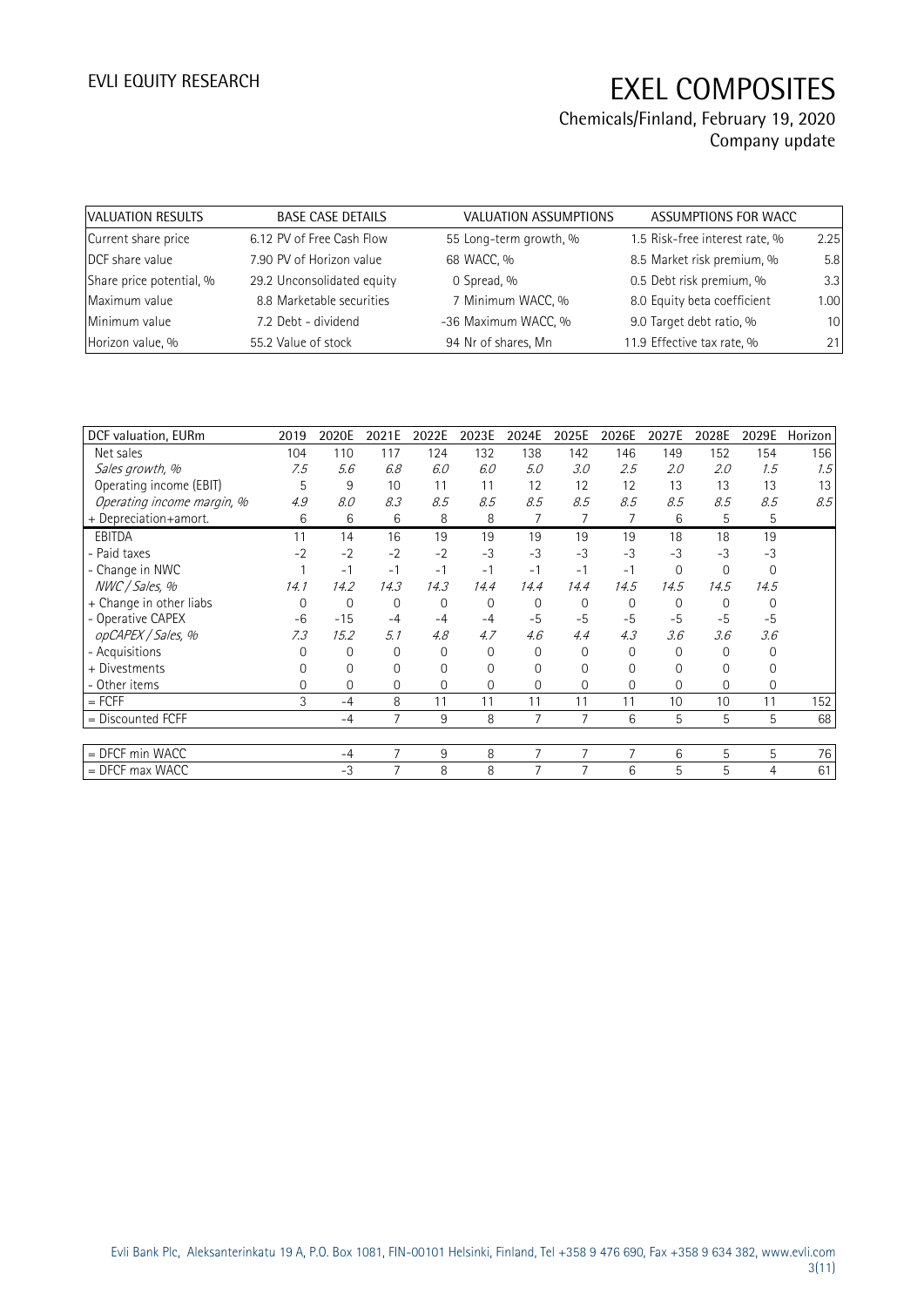| <b>INTERIM FIGURES</b>               |         |        |        |         |        |         |         |         |         |        |        |         |
|--------------------------------------|---------|--------|--------|---------|--------|---------|---------|---------|---------|--------|--------|---------|
| EVLI ESTIMATES, EURm                 | 201901  | 201902 | 201903 | 201904  | 2019   | 2020Q1E | 2020Q2E | 2020Q3E | 2020Q4E | 2020E  | 2021E  | 2022E   |
| Net sales                            | 27.1    | 26.5   | 23.6   | 26.6    | 103.8  | 27.9    | 28.0    | 25.2    | 28.5    | 109.6  | 117.1  | 124.1   |
| EBITDA                               | 1.8     | 3.4    | 2.9    | 2.6     | 10.7   | 3.6     | 3.6     | 3.4     | 3.8     | 14.3   | 15.8   | 18.7    |
| EBITDA margin (%)                    | 6.6     | 13.0   | 12.1   | 9.8     | 10.3   | 12.7    | 12.8    | 13.5    | 13.3    | 13.1   | 13.5   | 15.0    |
| EBIT                                 | 0.4     | 2.1    | 1.5    | 1.1     | 5.1    | 2.2     | 2.2     | 2.0     | 2.4     | 8.7    | 9.7    | 10.5    |
| EBIT margin (%)                      | 1.5     | 7.9    | 6.4    | 4.1     | 4.9    | 7.7     | 7.8     | 7.9     | 8.4     | 8.0    | 8.3    | 8.5     |
| Net financial items                  | $-0.2$  | $-0.2$ | 0.0    | $-0.8$  | $-1.2$ | $-0.4$  | $-0.4$  | $-0.4$  | $-0.4$  | $-1.6$ | $-1.6$ | $-1.6$  |
| Pre-tax profit                       | 0.2     | 1.9    | 1.5    | 0.3     | 3.9    | 1.8     | 1.8     | 1.6     | 2.0     | 7.1    | 8.1    | 9.0     |
| Tax                                  | $-0.6$  | $-0.3$ | $-0.7$ | 0.1     | $-1.5$ | $-0.4$  | $-0.4$  | $-0.4$  | $-0.4$  | $-1.6$ | $-2.0$ | $-2.0$  |
| Tax rate (%)                         | 300.0   | 15.8   | 46.7   | $-33.3$ | 38.5   | 22.9    | 22.6    | 25.0    | 20.0    | 22.5   | 24.8   | 22.5    |
| Net profit                           | $-0.4$  | 1.6    | 0.8    | 0.4     | 2.4    | 1.4     | 1.4     | 1.2     | 1.6     | 5.5    | 6.1    | 6.9     |
| EPS                                  | $-0.03$ | 0.13   | 0.07   | 0.03    | 0.20   | 0.11    | 0.12    | 0.10    | 0.13    | 0.46   | 0.51   | 0.58    |
| EPS adjusted (diluted no. of shares) | $-0.03$ | 0.13   | 0.07   | 0.03    | 0.20   | 0.11    | 0.12    | 0.10    | 0.13    | 0.46   | 0.51   | 0.58    |
| Dividend per share                   | 0.00    | 0.00   | 0.00   | 0.00    | 0.18   | 0.00    | 0.00    | 0.00    | 0.00    | 0.20   | 0.25   | 0.25    |
| SALES, EURm                          |         |        |        |         |        |         |         |         |         |        |        |         |
| <b>Exel Composites</b>               | 27.1    | 26.5   | 23.6   | 26.6    | 103.8  | 27.9    | 28.0    | 25.2    | 28.5    | 109.6  | 117.1  | 124.1   |
| Total                                | 27.1    | 26.5   | 23.6   | 26.6    | 103.8  | 27.9    | 28.0    | 25.2    | 28.5    | 109.6  | 117.1  | 124.1   |
| SALES GROWTH, Y/Y %                  |         |        |        |         |        |         |         |         |         |        |        |         |
| Exel Composites                      | 26.0    | 4.7    | 2.2    | $-0.4$  | 7.5    | 3.0     | 5.7     | 6.8     | 7.1     | 5.6    | 6.8    | 6.0     |
| Total                                | 26.0    | 4.7    | 2.2    | $-0.4$  | 7.5    | 3.0     | 5.7     | 6.8     | 7.1     | 5.6    | 6.8    | $6.0\,$ |
| EBIT, EURm                           |         |        |        |         |        |         |         |         |         |        |        |         |
| <b>Exel Composites</b>               | 0.4     | 2.1    | 1.5    | 1.1     | 5.1    | 2.2     | 2.2     | 2.0     | 2.4     | 8.7    | 9.7    | 10.5    |
| Total                                | 0.4     | 2.1    | 1.5    | 1.1     | 5.1    | 2.2     | 2.2     | 2.0     | 2.4     | 8.7    | 9.7    | 10.5    |
| EBIT margin, %                       |         |        |        |         |        |         |         |         |         |        |        |         |
| <b>Exel Composites</b>               | 1.5     | 7.9    | 6.4    | 4.1     | 4.9    | 7.7     | 7.8     | 7.9     | 8.4     | 8.0    | 8.3    | 8.5     |
| Total                                | 1.5     | 7.9    | 6.4    | 4.1     | 4.9    | 7.7     | 7.8     | 7.9     | 8.4     | 8.0    | 8.3    | 8.5     |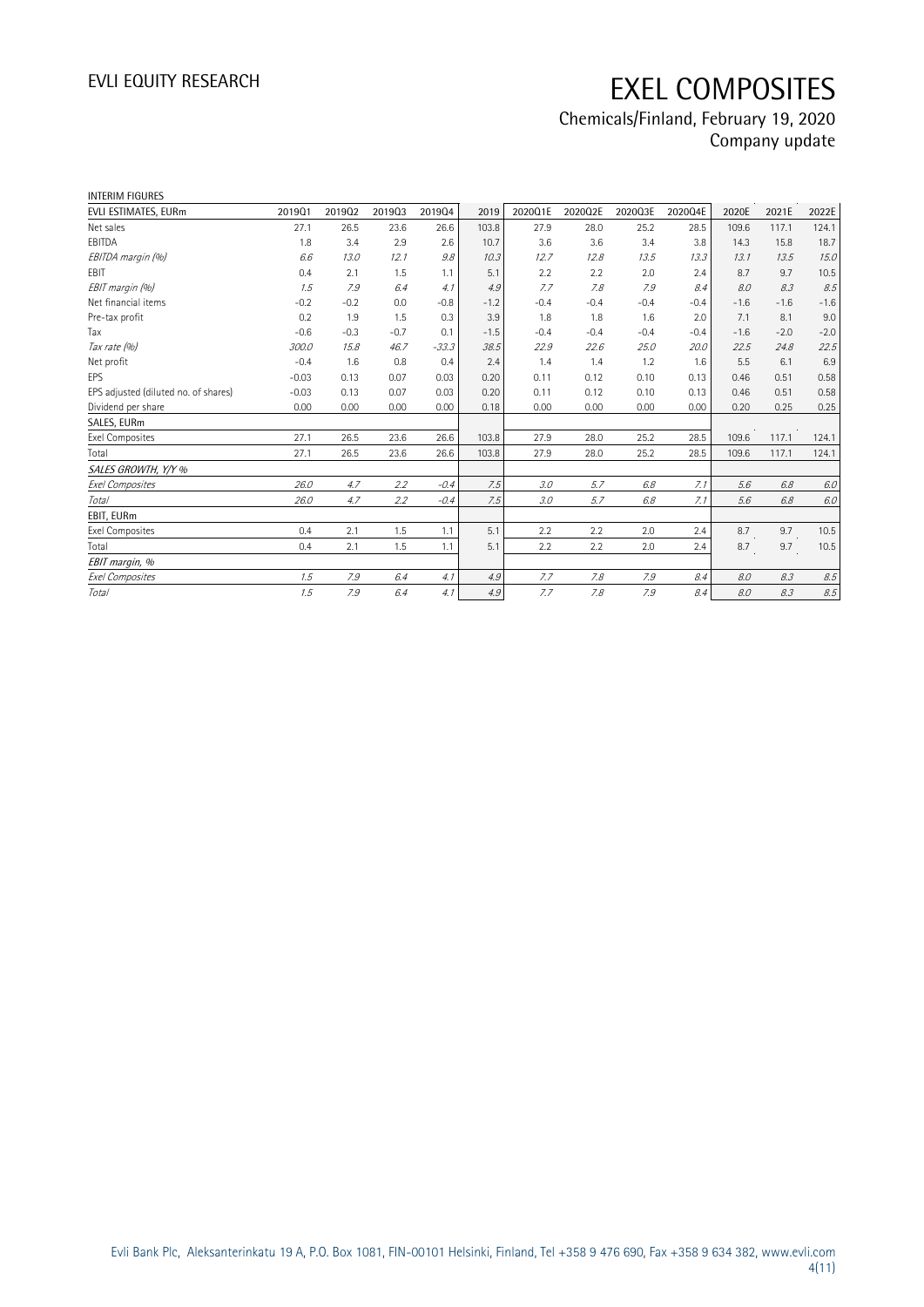| INCOME STATEMENT, EURm                   | 2015                | 2016                | 2017         | 2018           | 2019           | 2020E               | 2021E          | 2022E               |
|------------------------------------------|---------------------|---------------------|--------------|----------------|----------------|---------------------|----------------|---------------------|
| Sales                                    | 80.2                | 73.1                | 86.3         | 96.6           | 103.8          | 109.6               | 117.1          | 124.1               |
| Sales growth (%)                         | 1.1                 | $-8.9$              | 18.1         | 11.9           | 7.5            | $5.6\,$             | 6.8            | 6.0                 |
| EBITDA                                   | 7.3                 | 3.8                 | 9.3          | 7.7            | 10.7           | 14.3                | 15.8           | 18.7                |
| EBITDA margin (%)                        | 9.1                 | 5.2                 | 10.8         | 8.0            | 10.3           | 13.1                | 13.5           | 15.0                |
| Depreciation                             | $-2.9$              | $-3.2$              | $-3.2$       | $-5.5$         | $-5.6$         | $-5.6$              | $-6.1$         | $-8.1$              |
| EBITA                                    | 4.4                 | 0.6                 | 6.1          | 2.2            | 5.1            | 8.7                 | 9.7            | 10.5                |
| Goodwill amortization / writedown        | 0.0                 | 0.0                 | 0.0          | 0.0            | 0.0            | 0.0                 | 0.0            | 0.0                 |
| EBIT                                     | 4.4                 | 0.6                 | 6.1          | 2.2            | 5.1            | 8.7                 | 9.7            | 10.5                |
| EBIT margin (%)                          | 5.5                 | 0.8                 | 7.1          | 2.3            | 4.9            | 8.0                 | 8.3            | 8.5                 |
| Reported EBIT                            | 4.0                 | $-1.2$              | 6.1          | 2.2            | 5.1            | 8.7                 | 9.7            | 10.5                |
| EBIT margin (reported) (%)               | 5.0                 | $-1.6$              | 7.1          | 2.3            | $4.9\,$        | 8.0                 | 8.3            | 8.5                 |
| Net financials                           | $-0.2$              | $-0.1$              | $-0.7$       | $-0.5$         | $-1.2$         | $-1.6$              | $-1.6$         | $-1.6$              |
| Pre-tax profit                           | 4.2                 | 0.5                 | 5.4          | 1.7            | 3.9            | 7.1                 | 8.1            | 9.0                 |
| Taxes                                    | $-1.4$              | $-0.2$              | $-1.2$       | $-1.3$         | $-1.5$         | $-1.6$              | $-2.0$         | $-2.0$              |
| Minority shares                          | 0.0                 | 0.0                 | 0.0          | 0.0            | 0.0            | 0.0                 | 0.0            | 0.0                 |
| Net profit                               | 2.4                 | $-1.4$              | 4.2          | 0.4            | 2.4            | 5.5                 | 6.1            | 6.9                 |
| Cash NRIs                                | $-0.4$              | $-1.8$              | 0.0          | 0.0            | 0.0            | 0.0                 | 0.0            | 0.0                 |
| Non-cash NRIs                            | 0.0                 | 0.0                 | 0.0          | 0.0            | 0.0            | 0.0                 | 0.0            | 0.0                 |
| <b>BALANCE SHEET, EURm</b>               |                     |                     |              |                |                |                     |                |                     |
| Assets                                   |                     |                     |              |                |                |                     |                |                     |
| Fixed assets                             | 15                  | 17                  | 16           | 21             | 23             | 33                  | 33             | 30                  |
| Goodwill                                 | 10                  | 10                  | 13           | 13             | 13             | 13                  | 13             | 13                  |
| Right of use assets                      | $\mathbf 0$         | $\mathbf 0$         | $\mathbf 0$  | 5              | 5              | 5                   | 5              | $6\phantom{1}6$     |
| Inventory                                | 10                  | $9\,$               | 12           | 15             | 17             | 18                  | 19             | 20                  |
| Receivables                              | 12                  | 10                  | 15           | 20             | 20             | 21                  | 23             | 24                  |
| Liquid funds                             | 8                   | $\overline{7}$      | 8            | 5              | $\overline{7}$ | $\overline{7}$      | 8              | 8                   |
| Total assets                             | 54                  | 54                  | 64           | 79             | 85             | 99                  | 102            | 103                 |
| Liabilities                              |                     |                     |              |                |                |                     |                |                     |
| Shareholder's equity                     | 31                  | 27                  | 29           | 26             | 26             | 30                  | 33             | 37                  |
| Minority interest                        | $\overline{0}$      | $\mathbf 0$         | $\mathbf 0$  | $\mathbf 0$    | 0              | $\mathbf 0$         | $\mathbf 0$    | $\mathbf 0$         |
| Convertibles                             | $\mathsf{O}\xspace$ | $\mathbf 0$         | $\mathbf 0$  | $\mathbf 0$    | $\mathbf 0$    | $\mathsf{O}\xspace$ | $\mathbf 0$    | $\mathbf 0$         |
| Lease liabilities                        | $\overline{0}$      | $\mathbf 0$         | $\mathbf{0}$ | 3              | $\overline{4}$ | 5                   | 5              | $\,6\,$             |
| Deferred taxes                           | $\mathbf{1}$        | $\mathbf{1}$        | $\mathbf 0$  | $\mathbf 0$    | $\mathbf 0$    | $\mathsf{O}\xspace$ | $\mathbf 0$    | $\mathbf 0$         |
| Interest bearing debt                    | 8                   | 14                  | 16           | 30             | 32             | 40                  | 37             | 33                  |
| Non-interest bearing current liabilities | 14                  | 12                  | 18           | 18             | 21             | 22                  | 24             | 25                  |
| Other interest-free debt                 | $\mathbf{1}$        | $\mathbf{1}$        | $\mathbf 0$  | $\overline{2}$ | $\sqrt{2}$     | $\overline{2}$      | $\sqrt{2}$     | $\sqrt{2}$          |
| <b>Total liabilities</b>                 | 54                  | 54                  | 64           | 79             | 85             | 99                  | 102            | 103                 |
| CASH FLOW, EURm                          |                     |                     |              |                |                |                     |                |                     |
| + EBITDA                                 | $\overline{7}$      | $\overline{4}$      | $9\,$        | 8              | 11             | 14                  | 16             | 19                  |
| - Net financial items                    | $\mathsf{O}\xspace$ | $\mathsf{O}\xspace$ | $-1$         | $\mathbf 0$    | $-1$           | $-2$                | $-2$           | $-2$                |
| - Taxes                                  | $-2$                | $\mathbf 0$         | $-1$         | $-2$           | $-2$           | $-2$                | $-2$           | $-2$                |
| - Increase in Net Working Capital        | $-2$                | $\mathbf{1}$        | $-3$         | $-4$           | $\mathbf{1}$   | $-1$                | $-1$           | $-1$                |
| $+/-$ Other                              | $\mathbf{1}$        | $-1$                | $\mathbf{1}$ | $\mathbb O$    | $\mathbf 0$    | $\mathsf{O}\xspace$ | $\mathbf 0$    | $\mathsf{O}\xspace$ |
| = Cash flow from operations              | 3                   | 3                   | 5            | $\mathbf{1}$   | 8              | 10                  | 11             | 14                  |
| - Capex                                  | $-4$                | $-3$                | $-3$         | $-10$          | $-8$           | $-17$               | -6             | $-6$                |
| - Acquisitions                           | $\mathsf{O}\xspace$ | $\mathbf 0$         | $\mathbf 0$  | $\mathbf 0$    | 0              | $\mathbf 0$         | $\mathbf 0$    | $\mathbb O$         |
| + Divestments                            | $\mathsf{O}\xspace$ | $\mathbf 0$         | $\mathbf 0$  | $\mathbf 0$    | $\mathbf 0$    | $\mathbb O$         | $\mathbf 0$    | $\mathbf 0$         |
| = Free cash flow                         | $-1$                | $\mathbf 0$         | $\mathbf{1}$ | $-9$           | $\mathbf{1}$   | -6                  | $\sqrt{5}$     | $\, 8$              |
| +/- New issues/buybacks                  | $\mathbf{1}$        | $\mathbf 0$         | $-1$         | $\mathbf{0}$   | $\overline{0}$ | $\mathbf 0$         | $\mathbf 0$    | $\mathbf 0$         |
| - Paid dividend                          | $-2$                | $-3$                | $-1$         | $-4$           | $-2$           | $-2$                | $-2$           | $-3$                |
| $+/-$ Other                              | $\overline{2}$      | $\overline{2}$      | $\mathbf{1}$ | $\overline{9}$ | 3              | $9\,$               | $-2$           | $-5$                |
| Change in cash                           | $\Omega$            | $-1$                | $\mathbf 0$  | $-3$           | $\overline{2}$ | $\mathbf 0$         | $\overline{0}$ | $\overline{0}$      |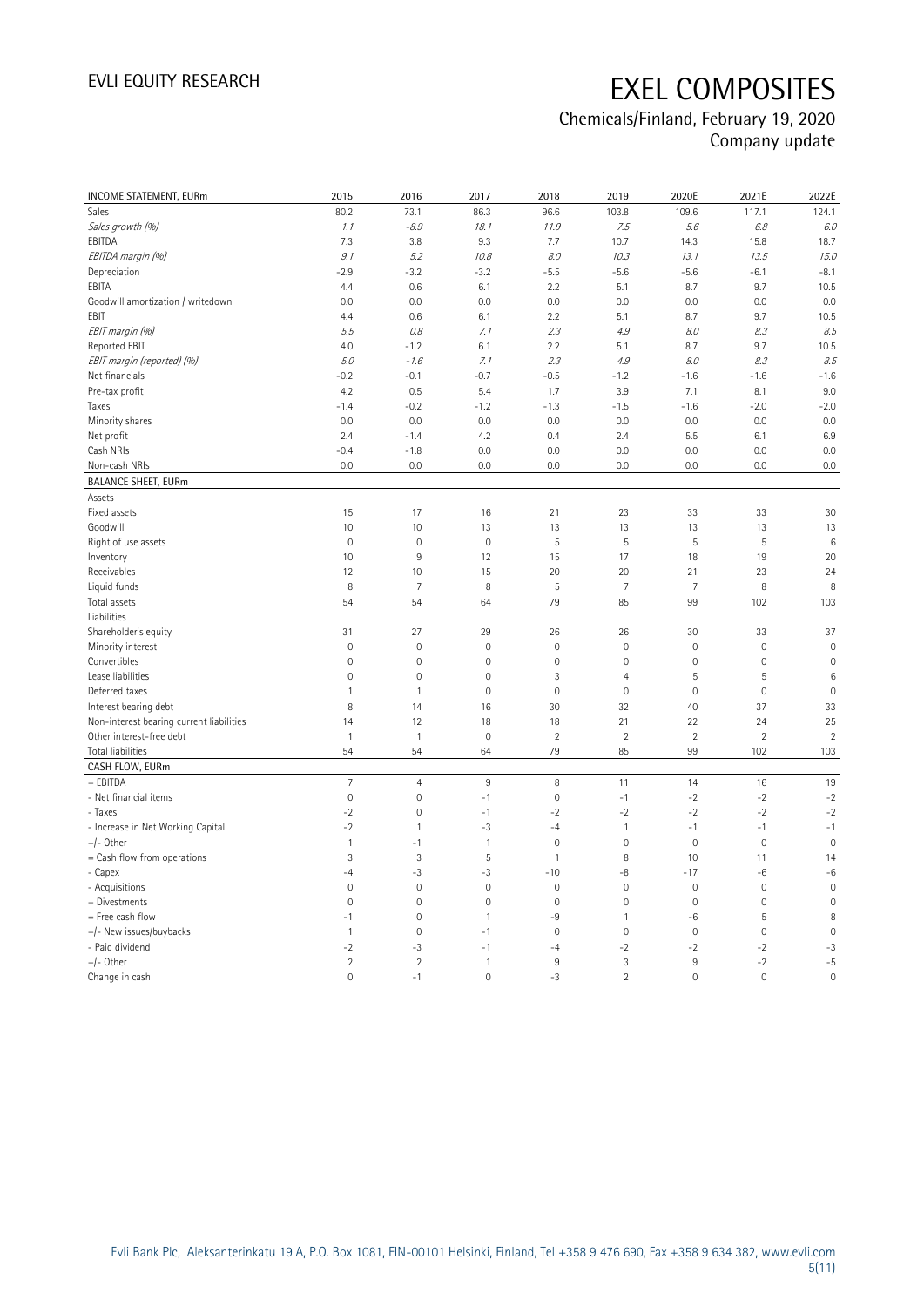| <b>KEY FIGURES</b>                                              | 2016           | 2017           | 2018           | 2019           | 2020E          | 2021E          | 2022E          |
|-----------------------------------------------------------------|----------------|----------------|----------------|----------------|----------------|----------------|----------------|
| M-cap                                                           | 60             | 78             | 48             | 78             | 73             | 73             | 73             |
| Net debt (excl. convertibles)                                   | 6              | $9\,$          | 28             | 29             | 38             | 35             | 30             |
| Enterprise value                                                | 66             | 87             | 76             | 107            | 110            | 108            | 103            |
| Sales                                                           | 73             | 86             | 97             | 104            | 110            | 117            | 124            |
| EBITDA                                                          | $\overline{4}$ | $9\,$          | 8              | 11             | 14             | 16             | 19             |
| EBIT                                                            | $\mathbf{1}$   | $\,6\,$        | $\overline{c}$ | 5              | $\,9$          | 10             | 11             |
| Pre-tax                                                         | $\mathbf{1}$   | 5              | $\overline{2}$ | $\overline{4}$ | $\overline{7}$ | 8              | 9              |
| Earnings                                                        | $\mathbf 0$    | $\overline{4}$ | $\mathbf 0$    | $\overline{2}$ | $\,6\,$        | $\,6\,$        | $\overline{7}$ |
| Equity book value (excl. minorities)                            | 27             | 29             | 26             | 26             | 30             | 33             | 37             |
| Valuation multiples                                             |                |                |                |                |                |                |                |
| EV/sales                                                        | 0.9            | 1.0            | 0.8            | 1.0            | 1.0            | 0.9            | 0.8            |
| EV/EBITDA                                                       | 17.3           | 9.3            | 9.9            | 10.0           | 7.7            | 6.8            | 5.5            |
| EV/EBITA                                                        | 109.9          | 14.2           | 34.5           | 21.0           | 12.7           | 11.2           | 9.7            |
| EV/EBIT                                                         | 109.9          | 14.2           | 34.5           | 21.0           | 12.7           | 11.2           | 9.7            |
| EV/OCF                                                          | 21.3           | 17.7           | 84.3           | 12.9           | 10.8           | 9.7            | 7.3            |
| EV/FCFF                                                         | $-38.8$        | $-28.4$        | $-6.6$         | 32.5           | $-29.3$        | 13.5           | 9.5            |
| P/FCFE                                                          | 0.0            | 55.8           | $-5.5$         | 110.9          | $-11.3$        | 14.4           | 9.1            |
| P/E                                                             | 164.3          | 18.6           | 119.0          | 32.5           | 13.2           | 12.0           | 10.5           |
| P/B                                                             | 2.2            | 2.7            | 1.8            | 3.0            | 2.5            | 2.2            | 2.0            |
| Target EV/EBITDA                                                | 0.0            | 0.0            | 0.0            | 0.0            | 8.2            | 7.3            | 5.9            |
| Target EV/EBIT                                                  | 0.0            | $O.O$          | 0.0            | $0.0\,$        | 13.5           | 11.9           | 10.4           |
| Target EV/FCF                                                   | 0.0            | 0.0            | 0.0            | 0.0            | $-18.2$        | 22.7           | 13.8           |
| Target P/B                                                      | 0.0            | 0.0            | 0.0            | 0.0            | 2.7            | 2.4            | 2.2            |
| Target P/E                                                      | 0.0            | 0.0            | 0.0            | 0.0            | 14.5           | 13.3           | 11.6           |
| Per share measures                                              |                |                |                |                |                |                |                |
|                                                                 |                |                |                |                |                |                |                |
| Number of shares                                                | 11,897         | 11,897         | 11,897         | 11,897         | 11,897         | 11,897         | 11,897         |
| Number of shares (diluted)                                      | 11,897         |                | 11,897         |                | 11,897         |                | 11,897         |
| EPS                                                             | 0.03           | 11,897<br>0.35 | 0.03           | 11,897<br>0.20 | 0.46           | 11,897<br>0.51 | 0.58           |
| Operating cash flow per share                                   | 0.26           | 0.41           | 0.08           | 0.70           | 0.86           | 0.93           | 1.18           |
| Free cash flow per share                                        | 0.00           | 0.12           | $-0.73$        | 0.06           | $-0.54$        | 0.43           | 0.67           |
| Book value per share                                            | 2.24           | 2.42           | 2.16           | 2.21           | 2.49           | 2.80           | 3.14           |
| Dividend per share                                              | 0.10           | 0.30           | 0.18           | 0.18           | 0.20           | 0.25           | 0.25           |
| Dividend payout ratio, %                                        | 327.2          | 85.0           | 535.4          | 89.2           | 43.1           | 49.1           | 42.8           |
| Dividend yield, %                                               | 2.0            | 4.6            | 4.5            | 2.9            | 3.3            | 4.1            | 4.1            |
| FCF yield, %                                                    | 0.0            | 1.8            | $-18.3$        | 0.9            | $-8.9$         | 7.0            | 10.9           |
|                                                                 |                |                |                |                |                |                |                |
| Efficiency measures<br><b>ROE</b>                               | 1.3            | 15.2           | 1.5            | 9.2            | 19.7           | 19.2           | 19.7           |
| <b>ROCE</b>                                                     | 1.8            | 14.6           | 4.5            | 8.6            | 12.9           | 13.0           | 14.1           |
| Financial ratios                                                |                |                |                |                |                |                |                |
| Inventories as % of sales                                       | 12.0           | 13.5           | 15.7           | 16.3           | 16.3           | 16.3           | 16.3           |
| Receivables as % of sales                                       | 14.0           | 17.1           | 20.8           | 19.2           | 19.2           | 19.2           | 19.2           |
| Non-interest bearing liabilities as % of sales                  | 17.0           |                | 19.2           | 20.2           | 20.2           | 20.2           | 20.2           |
| NWC/sales, %                                                    | 9.0            | 21.4<br>9.3    | 16.1           | 14.1           | 14.2           | 14.3           | 14.3           |
|                                                                 | 4.2            | 4.1            | 9.9            | 7.3            | 15.2           | 5.1            | 4.8            |
| Operative CAPEX/sales, %<br>CAPEX/sales (incl. acquisitions), % | 4.2            | 4.1            | 9.9            | 7.3            | 15.2           | 5.1            | 4.8            |
| FCFF/EBITDA                                                     | $-0.4$         | $-0.3$         | $-1.5$         | 0.3            | $-0.3$         | 0.5            | 0.6            |
| Net debt/EBITDA, book-weighted                                  | 1.6            | 0.9            | 3.7            | 2.7            | 2.6            | 2.2            | 1.6            |
| Debt/equity, market-weighted                                    | 0.2            | 0.2            | 0.6            | 0.4            | 0.5            | 0.5            | 0.4            |
| Equity ratio, book-weighted                                     | 49.5           | 44.7           | 32.5           | 30.8           | 30.0           | 32.7           | 36.3           |
| Gearing, %                                                      | 23.3           | 30.3           | 109.9          | 110.2          | 126.6          | 104.6          | 80.1           |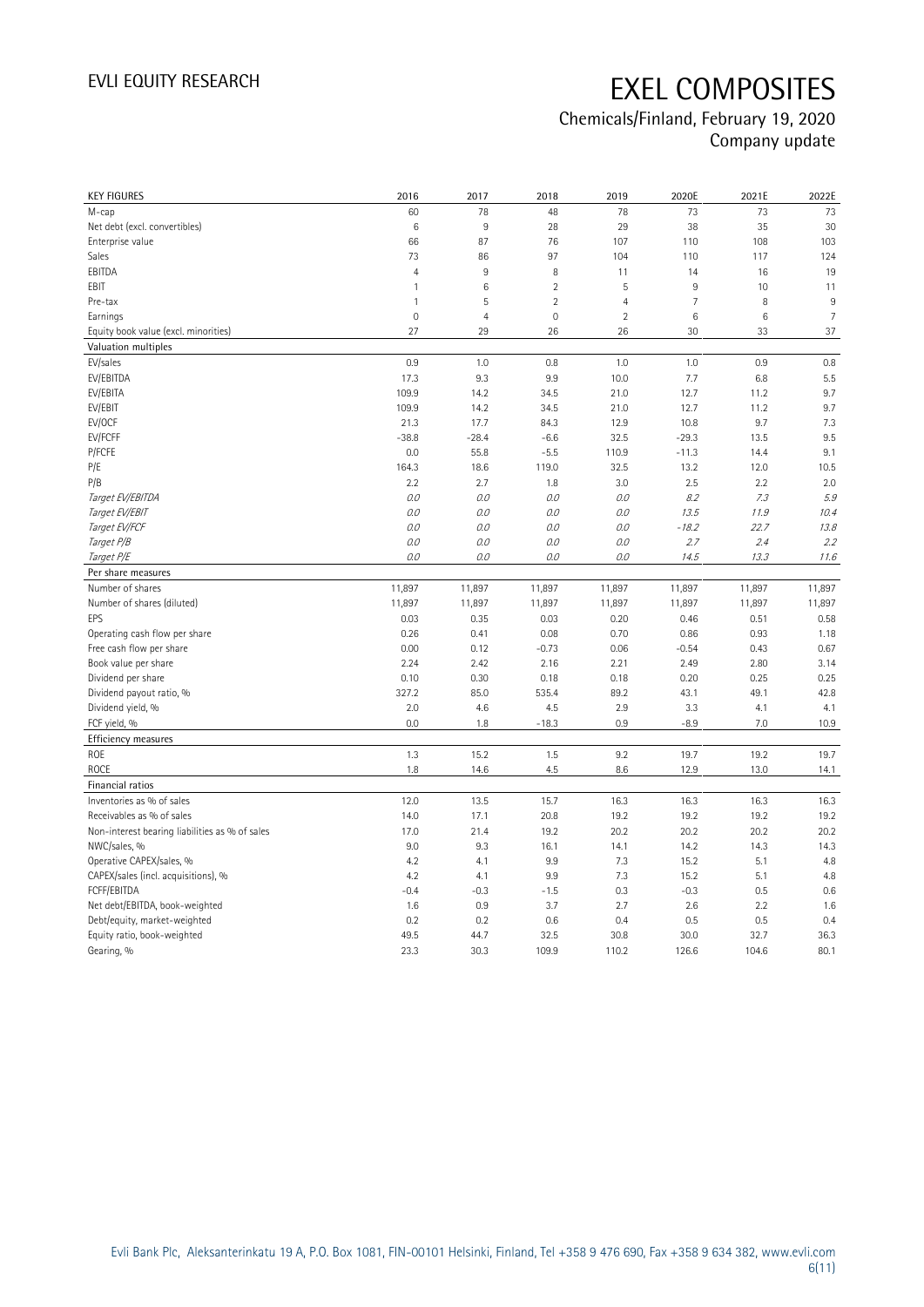## EVLI EQUITY RESEARCH EXEL COMPOSITES Chemicals/Finland, February 19, 2020 Company update

COMPANY DESCRIPTION: Exel Composites manufactures composites profiles for various demanding, mainly industrial end-use, applications. Exel's customer base includes companies operating in industries such as wind energy, transportation and telecommunications. Exel Composites is one of the largest manufacturers of pultruded composites profiles globally and currently operates eight manufacturing plants on three continents.

INVESTMENT CASE: Our positive view is based on good long-term composites demand outlook, coupled with the fact that Exel Composites' current manufacturing footprint could support annual revenue in the EUR 150m ballpark i.e. there's still plenty of room to improve delivery volumes. Exel's rather high fixed cost base translates to meaningful operating leverage, and thus higher revenues should lead to improving operating margins. The company is also progressing well with its cost savings program. Operating profit could further significantly improve if good execution continues. Recently the wind energy sector has provided great lift for volumes; other attractive applications include e.g. transportation industry profiles.

| <b>OWNERSHIP STRUCTURE</b>                   | <b>SHARES</b> | <b>EURm</b> | 0/0     |
|----------------------------------------------|---------------|-------------|---------|
| Nordea Bank ABP (Nom. reg.)                  | 2,238,572     | 13.700      | 18.8%   |
| Skandinaviska Enskilda Banken AB (Nom. reg.) | 761,521       | 4.661       | 6.4%    |
| Sijoitusrahasto Taaleritehdas Mikro Markka   | 650,000       | 3.978       | 5.5%    |
| OP-Finland Small Firms Fund                  | 598,259       | 3.661       | $5.0\%$ |
| Danske Invest Finnish Equity Fund            | 346,650       | 2.121       | 2.9%    |
| Phoebus Fund                                 | 290,000       | 1.775       | 2.4%    |
| Säästöpankki Pienyhtiöt                      | 288,710       | 1.767       | 2.4%    |
| Ilmarinen Mutual Pension Insurance Company   | 242,733       | 1.486       | 2.0%    |
| Veritas Pension Insurance Company Ltd.       | 226,163       | 1.384       | 1.9%    |
| Nelimarkka Heikki Antero                     | 222,836       | 1.364       | 1.9%    |
| Ten largest                                  | 5,865,444     | 35.897      | 49%     |
| Residual                                     | 6,031,399     | 36.912      | 51%     |
| Total                                        | 11,896,843    | 72.809      | 100%    |

| <b>EARNINGS CALENDAR</b> |                       |
|--------------------------|-----------------------|
| May 06, 2020             | Q1 report             |
| July 21, 2020            | Q <sub>2</sub> report |
| October 30, 2020         | Q <sub>3</sub> report |
|                          |                       |

### OTHER EVENTS

### COMPANY MISCELLANEOUS

CEO: Riku Kytömäki Mäkituvantie 5 01510 Vantaa CFO: Mikko Kettunen Tel: +358 20 7541 200 IR: Noora Koikkalainen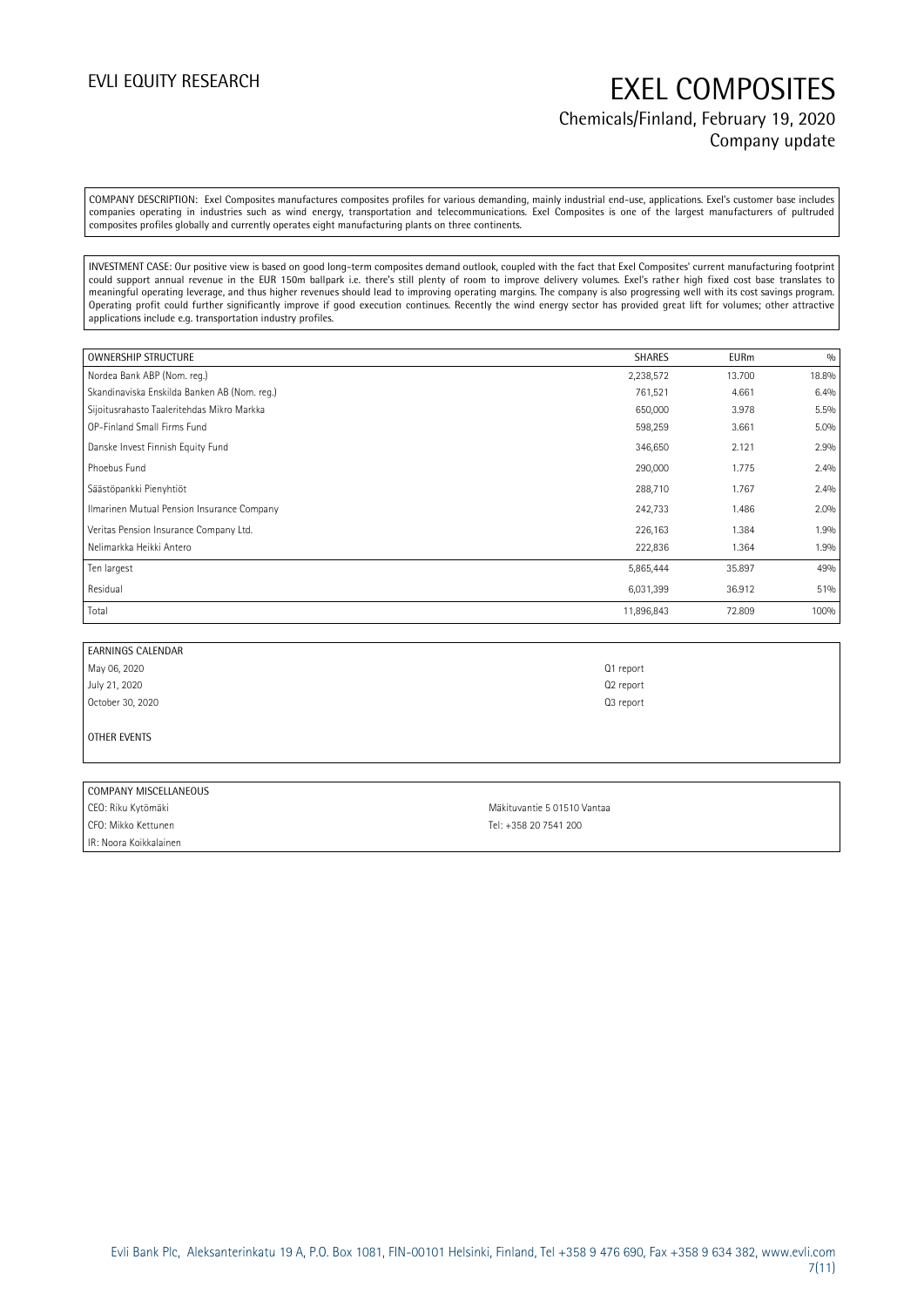## Chemicals/Finland, February 19, 2020 Company update

DEFINITIONS

| P/E                                                                              | EPS                                                                      |
|----------------------------------------------------------------------------------|--------------------------------------------------------------------------|
|                                                                                  |                                                                          |
| Price per share                                                                  | Profit before extraord. items and taxes-income taxes + minority interest |
| Earnings per share                                                               | Number of shares                                                         |
| P/BV                                                                             | <b>DPS</b>                                                               |
| Price per share                                                                  |                                                                          |
| Shareholders' equity + taxed provisions per share                                | Dividend for the financial period per share                              |
|                                                                                  |                                                                          |
|                                                                                  |                                                                          |
| Market cap                                                                       | OCF (Operating cash flow)                                                |
|                                                                                  |                                                                          |
| Price per share * Number of shares                                               | EBITDA - Net financial items - Taxes - Increase in working               |
|                                                                                  | capital - Cash NRIs ± Other adjustments                                  |
|                                                                                  |                                                                          |
| EV (Enterprise value)                                                            | FCF (Free cash flow)                                                     |
|                                                                                  |                                                                          |
| Market cap + net debt + minority interest at market value -                      | Operating cash flow - operative CAPEX - acquisitions + divestments       |
| share of associated companies at market value                                    |                                                                          |
|                                                                                  |                                                                          |
| EV/Sales                                                                         | FCF yield, %                                                             |
|                                                                                  |                                                                          |
| Enterprise value                                                                 | Free cash flow                                                           |
| <b>Sales</b>                                                                     | Market cap                                                               |
|                                                                                  |                                                                          |
| EV/EBITDA                                                                        | Operative CAPEX/sales                                                    |
| Enterprise value                                                                 | Capital expenditure - divestments - acquisitions                         |
| Earnings before interest, tax, depreciation and amortization                     | Sales                                                                    |
|                                                                                  |                                                                          |
| EV/EBIT                                                                          | Net working capital                                                      |
|                                                                                  |                                                                          |
| Enterprise value                                                                 | Current assets - current liabilities                                     |
| Operating profit                                                                 |                                                                          |
| Net debt                                                                         | Capital employed/Share                                                   |
|                                                                                  |                                                                          |
|                                                                                  | Total assets - non-interest bearing debt                                 |
| Interest bearing debt - financial assets                                         | Number of shares                                                         |
|                                                                                  |                                                                          |
| Total assets                                                                     | Gearing                                                                  |
| Balance sheet total                                                              |                                                                          |
|                                                                                  | Net debt<br>Equity                                                       |
|                                                                                  |                                                                          |
| Div yield, %                                                                     | Debt/Equity, %                                                           |
|                                                                                  |                                                                          |
| Dividend per share                                                               | Interest bearing debt                                                    |
| Price per share                                                                  | Shareholders' equity $+$ minority interest $+$ taxed provisions          |
|                                                                                  |                                                                          |
|                                                                                  |                                                                          |
| Payout ratio, %                                                                  | Equity ratio, %                                                          |
|                                                                                  |                                                                          |
| Total dividends                                                                  | Shareholders' equity $+$ minority interest $+$ taxed provisions          |
| Earnings before extraordinary items and taxes - income taxes + minority interest | Total assets - interest-free loans                                       |
|                                                                                  |                                                                          |
| ROCE, %                                                                          | CAGR, %                                                                  |
|                                                                                  |                                                                          |
| Profit before extraordinary items + interest expenses+ other financial costs     |                                                                          |
| Balance sheet total - non-interest bearing debt (average)                        | Cumulative annual growth rate = Average growth per year                  |
|                                                                                  |                                                                          |
| ROE, %                                                                           |                                                                          |
|                                                                                  |                                                                          |
| Profit before extraordinary items and taxes - income taxes                       |                                                                          |
| Shareholder's equity + minority interest + taxed provisions (average)            |                                                                          |
|                                                                                  |                                                                          |
|                                                                                  |                                                                          |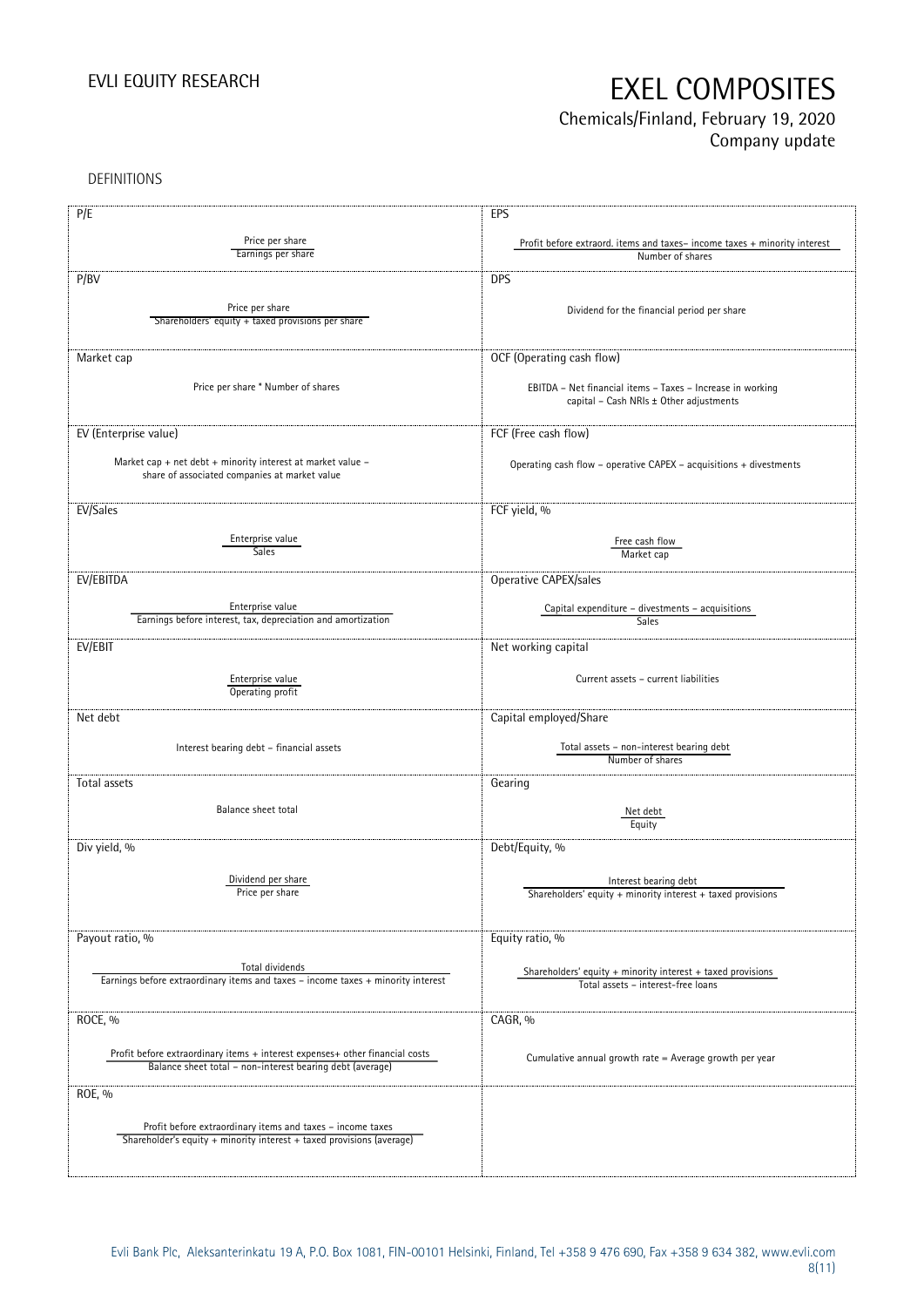Chemicals/Finland, February 19, 2020 Company update

### Important Disclosures

Evli Research Partners Plc ("ERP") uses 12-month target prices. Target prices are defined by utilizing analytical techniques based on financial theory including (but not limited to) discounted cash flow analysis and comparative valuation. The selection of valuation methods depends on different circumstances. Target prices may be altered on the basis of new information coming to light in the underlying company or changes in interest rates, changes in foreign exchange rates, other securities prices or market indices or outlook for the aforementioned factors or other factors that may change the conditions of financial markets. Recommendations and changes by analysts are available at [Analysts' recommendations and ratings revisions](https://research.evli.com/JasperAllModels.action?authParam=key;461&authParam=x;G3rNagWrtf7K&authType=3).

Investment recommendations are defined as follows:

| Target price compared to share price | Recommendation |
|--------------------------------------|----------------|
| $<-10.96$                            | <b>SFII</b>    |
| $-10 - (+10)$ %                      | HOI D          |
| > 10%                                | <b>BUY</b>     |

ERP's investment recommendation of the analyzed company is updated at least 2 timer per year.



The graph above shows the distribution of ERP's recommendations of companies under coverage in 1st of February 2019. If recommendation is not given, it is not mentioned here.

### Name(s) of the analyst(s): Ilvonen

This research report has been prepared by Evli Research Partners Plc ("ERP" or "Evli Research"). ERP is a subsidiary of Evli Bank Plc. Production of the investment recommendation has been concluded on [19.2.2020, 8:55]. This report has been published on [19.2.2020, 9:10].

None of the analysts contributing to this report, persons under their guardianship or corporations under their control have a position in the shares of the company or related securities.

The date and time for any price of financial instruments mentioned in the recommendation refer to the previous trading day's closing price(s) unless otherwise stated in the report.

Each analyst responsible for the content of this report assures that the expressed views accurately reflect the personal views of each analyst on the covered companies and securities. Each analyst assures that (s)he has not been, nor are or will be, receiving direct or indirect compensation related to the specific recommendations or views contained in this report.

Companies in the Evli Group, affiliates or staff of companies in the Evli Group, may perform services for, solicit business from, hold long or short positions in, or otherwise be interested in the investments (including derivatives) of any company mentioned in the publication or report.

Neither ERP nor any company within the Evli Group have managed or co-managed a public offering of the company's securities during the last 12 months prior to, received compensation for investment banking services from the company during the last 12 months prior to the publication of the research report.

ERP has signed an agreement with the issuer of the financial instruments mentioned in the recommendation, which includes production of research reports. This assignment has a limited economic and financial impact on ERP and/or Evli. Under the assignment ERP performs services including, but not limited to, arranging investor meetings or –events, investor relations communication advisory and production of research material.

ERP or another company within the Evli Group does not have an agreement with the company to perform market making or liquidity providing services.

For the prevention and avoidance of conflicts of interests with respect to this report, there is an information barrier (Chinese wall) between Investment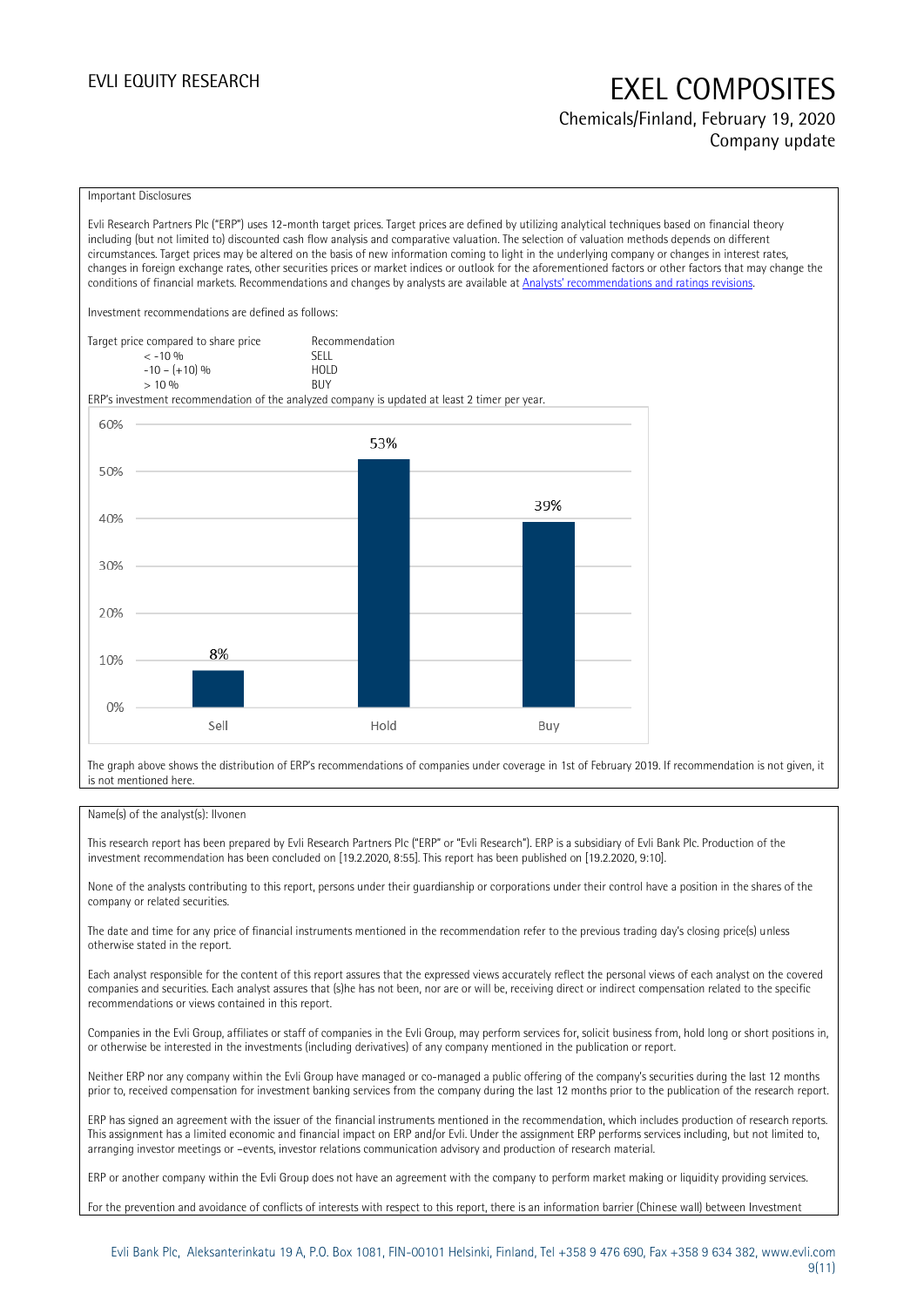## EVLI EQUITY RESEARCH EXEL COMPOSITES Chemicals/Finland, February 19, 2020 Company update

Research and Corporate Finance units concerning unpublished investment banking services to the company. The remuneration of the analyst(s) is not tied directly or indirectly to investment banking transactions or other services performed by Evli Bank Plc or any company within Evli Group.

This report has not been disclosed to the company prior to its dissemination.

This report is provided and intended for informational purposes only and may not be used or considered under any circumstances as an offer to sell or buy any securities or as advice to trade any securities.

This report is based on sources ERP considers to be correct and reliable. The sources include information providers Reuters and Bloomberg, stock-exchange releases from the companies and other company news, Statistics Finland and articles in newspapers and magazines. However, ERP does not guarantee the materialization, correctness, accuracy or completeness of the information, opinions, estimates or forecasts expressed or implied in the report. In addition, circumstantial changes may have an influence on opinions and estimates presented in this report. The opinions and estimates presented are valid at the moment of their publication and they can be changed without a separate announcement. Neither ERP nor any company within the Evli Group are responsible for amending, correcting or updating any information, opinions or estimates contained in this report. Neither ERP nor any company within the Evli Group will compensate any direct or consequential loss caused by or derived from the use of the information represented in this publication.

All information published in this report is for the original recipient's private and internal use only. ERP reserves all rights to the report. No part of this publication may be reproduced or transmitted in any form or by any means, electronic, mechanical, photocopying, recording or otherwise, or stored in any retrieval system of any nature, without the written permission of ERP.

This report or its copy may not be published or distributed in Australia, Canada, Hong Kong, Japan, New Zealand, Singapore or South Africa. The publication or distribution of this report in certain other jurisdictions may also be restricted by law. Persons into whose possession this report comes are required to inform themselves about and to observe any such restrictions.

Evli Bank Plc is not registered as a broker-dealer with the U. S. Securities and Exchange Commission ("SEC"), and it and its analysts are not subject to SEC rules on securities analysts' certification as to the currency of their views reflected in the research report. Evli Bank is not a member of the Financial Industry Regulatory Authority ("FINRA"). It and its securities analysts are not subject to FINRA's rules on Communications with the Public and Research Analysts and Research Reports and the attendant requirements for fairness, balance and disclosure of potential conflicts of interest. This research report is only being offered in U.S. by Auerbach Grayson & Company, LLC (Auerbach Grayson) to Major U.S. Institutional Investors and is not available to, and should not be used by, any U.S. person or entity that is not a Major U.S. Institutional Investor. Auerbach Grayson is a broker-dealer registered with the U.S. Securities and Exchange Commission and is a member of the FINRA. U.S. entities seeking more information about any of the issuers or securities discussed in this report should contact Auerbach Grayson. The securities of non-U.S. issuers may not be registered with or subject to SEC reporting and other requirements.

ERP is not a supervised entity but its parent company Evli Bank Plc is supervised by the Finnish Financial Supervision Authority.